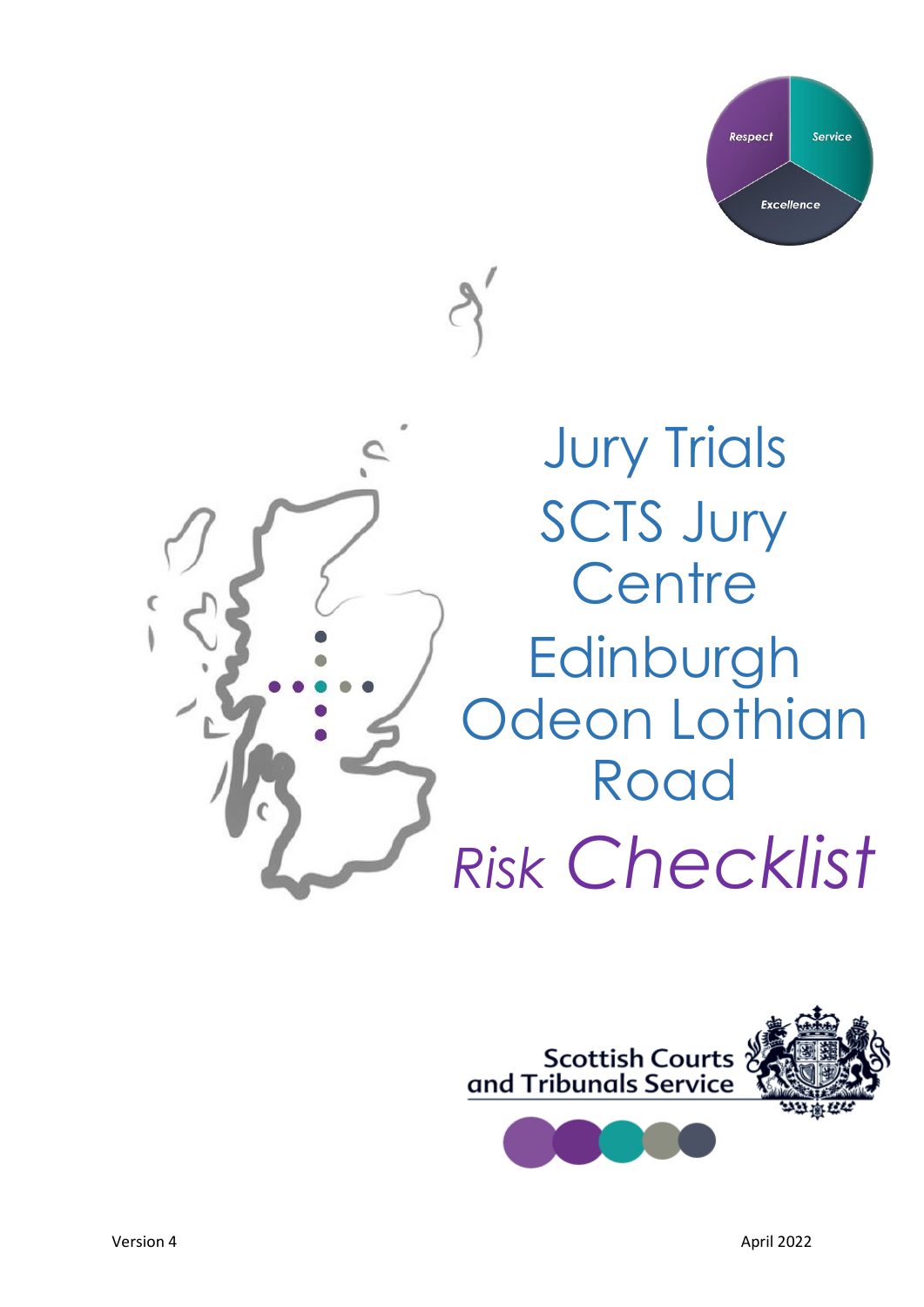## **Introduction**

Whilst the risks posed by COVID-19 are now more controlled than in earlier phases of the pandemic, we continue to put the health and safety of all those using Scotland's courts and tribunals first. Our arrangements remain under review to ensure they reflect changing guidance and circumstances.

|            | <b>Conditions to be met</b>                                                                                                                                                 | <b>Desirable</b><br>/Essential | <b>Physical Distancing</b><br>& Public Health<br><b>Adherence</b> |              | <b>Comments / Notes</b>                                                                                                                                                                                                                                                                      |  |  |  |  |  |  |
|------------|-----------------------------------------------------------------------------------------------------------------------------------------------------------------------------|--------------------------------|-------------------------------------------------------------------|--------------|----------------------------------------------------------------------------------------------------------------------------------------------------------------------------------------------------------------------------------------------------------------------------------------------|--|--|--|--|--|--|
| <b>Ref</b> |                                                                                                                                                                             | (D/E)                          | $\ln$<br>place                                                    | Not in place |                                                                                                                                                                                                                                                                                              |  |  |  |  |  |  |
|            | <b>Section A: Jurors</b>                                                                                                                                                    |                                |                                                                   |              |                                                                                                                                                                                                                                                                                              |  |  |  |  |  |  |
| A.1        | There is a Juror Assembly Area or suitable<br>secure room where jurors can assemble.                                                                                        | E.                             | X                                                                 |              | Assembly area not required as jurors directed to their seat<br>by SCTS staff on arrival                                                                                                                                                                                                      |  |  |  |  |  |  |
| A.2        | There is a separate jury entrance.                                                                                                                                          | D                              | $\mathsf{x}$                                                      |              | All jurors will enter through the main entrance and exit<br>through a separate exit to maintain social distancing.                                                                                                                                                                           |  |  |  |  |  |  |
| A.3        | Appropriate advice and signage are in place to<br>promote respect for each others' personal<br>space and the avoidance of overcrowding in<br>toilet/rest/refreshment areas. | F                              | X                                                                 |              | Juror journeys have been mapped to comply with physical<br>distancing. Throughout the building are banners to indicate<br>appropriate distance. SCTS and Odeon staff have been<br>trained to move juries in physically distant groups. Jurors will<br>be briefed by SCTS staff on protocols. |  |  |  |  |  |  |
| A.4        | Adequate facilities for jurors to store their own<br>refreshments and personal belongings.                                                                                  | E.                             | x                                                                 |              | Personal belongings remain with the juror throughout the<br>trial proceedings                                                                                                                                                                                                                |  |  |  |  |  |  |
| A.5        | There is car parking on site or nearby.                                                                                                                                     | D                              |                                                                   |              |                                                                                                                                                                                                                                                                                              |  |  |  |  |  |  |
| A.6        | Hand sanitisers and cleaning materials are<br>available for use, including during the trial.                                                                                | E                              | $\mathsf{x}$                                                      |              | Hand sanitiser and wipes have been placed into all rooms and<br>are replenished as required.                                                                                                                                                                                                 |  |  |  |  |  |  |
| A.7        | Jury notices will be available on each juror seat<br>the day before trial.                                                                                                  | F                              | X                                                                 |              | Guidance issued in advance to all potential jurors and juror<br>packs are provided to jurors on the day of trial.                                                                                                                                                                            |  |  |  |  |  |  |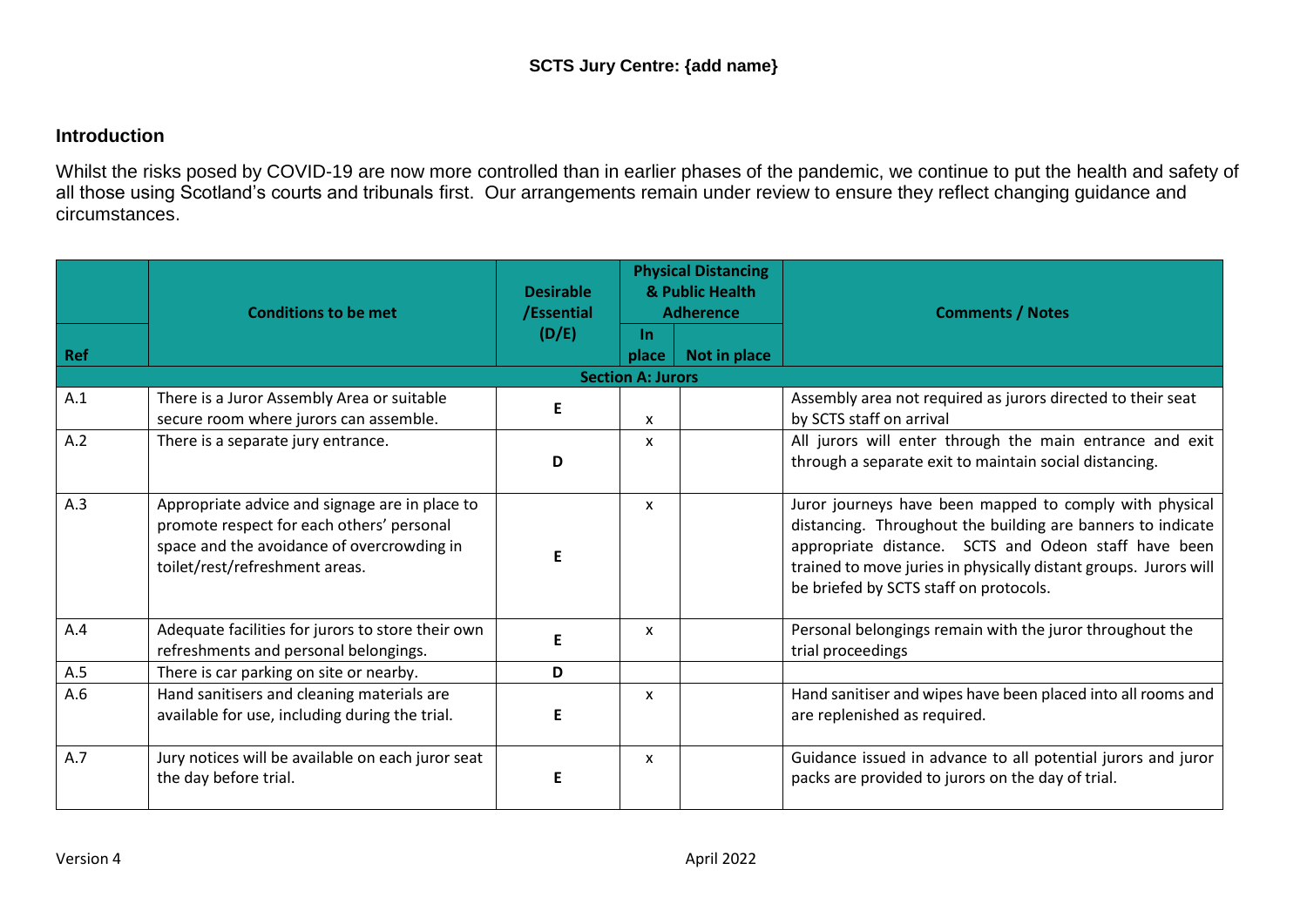| A.8                       | There is a clear line of sight to the main screen<br>for all jurors.                                                                                                             | E | x | In Place                                                                                                                                                                                                                                                                                                                             |  |  |  |  |
|---------------------------|----------------------------------------------------------------------------------------------------------------------------------------------------------------------------------|---|---|--------------------------------------------------------------------------------------------------------------------------------------------------------------------------------------------------------------------------------------------------------------------------------------------------------------------------------------|--|--|--|--|
| <b>Section B: General</b> |                                                                                                                                                                                  |   |   |                                                                                                                                                                                                                                                                                                                                      |  |  |  |  |
| B.1                       | Appropriate access to hand sanitisers for the<br>duration of a trial for staff and jurors.                                                                                       | E | X | Individual hand sanitiser are available for all jurors. Hand<br>sanitising stations are also available throughout the jury<br>centre.                                                                                                                                                                                                |  |  |  |  |
| B.2                       | Confirm that jury rooms are served by a fully<br>functioning AHU (Air Handling Unit) and that<br>the room has a mechanical air management<br>system which has no current issues. | F | X | HVAC (Heating Ventilation and Air Conditioning) systems are<br>regularly serviced and maintained to ensure they are in good<br>and safe working condition. Filtered fresh air through newly<br>serviced HVAC in every screen, no air is recirculated.<br>All statutory testing is in place and systems are operating as<br>designed. |  |  |  |  |
| B.3                       | Jurors are provided with water and lunch.                                                                                                                                        | E | x | Bottled water is available for jurors. Lunch is provided by<br>BaxterStorey.                                                                                                                                                                                                                                                         |  |  |  |  |
| <b>B.4</b>                | There are the required number of Fire Safety<br>Officers and First Aiders on site.                                                                                               | E | X | Odeon staff have trained first aiders and fire officer's onsite<br>each day.                                                                                                                                                                                                                                                         |  |  |  |  |
| B.5                       | Site checklist is discussed with front of house<br>staff - checks adhered to.                                                                                                    | E | x | All staff are briefed in advance.                                                                                                                                                                                                                                                                                                    |  |  |  |  |
| <b>B.6</b>                | COVID hygiene and cleaning guidance is<br>adhered to.                                                                                                                            | E | X | Enhanced cleaning regime in place and day cleaner available<br>to attend to additional "touch" points throughout the day.                                                                                                                                                                                                            |  |  |  |  |
| B.7                       | Public transport confirmed as operating.                                                                                                                                         | E | X |                                                                                                                                                                                                                                                                                                                                      |  |  |  |  |
| <b>B.8</b>                | Appropriate health and safety signage and<br>posters displayed in public areas.                                                                                                  | E | X | All signage has been completed and installed.                                                                                                                                                                                                                                                                                        |  |  |  |  |
| <b>B.9</b>                | Disposable face coverings are available for<br>jurors if they do not have their own and wish to<br>use one.                                                                      | E | X | Jurors are provided with face coverings on arrival if they do<br>not have their own.                                                                                                                                                                                                                                                 |  |  |  |  |
|                           | <b>Section C: Police &amp; Security</b>                                                                                                                                          |   |   |                                                                                                                                                                                                                                                                                                                                      |  |  |  |  |
| C.1                       | Arrangements are in place for security and<br>police presence.                                                                                                                   | E | x |                                                                                                                                                                                                                                                                                                                                      |  |  |  |  |